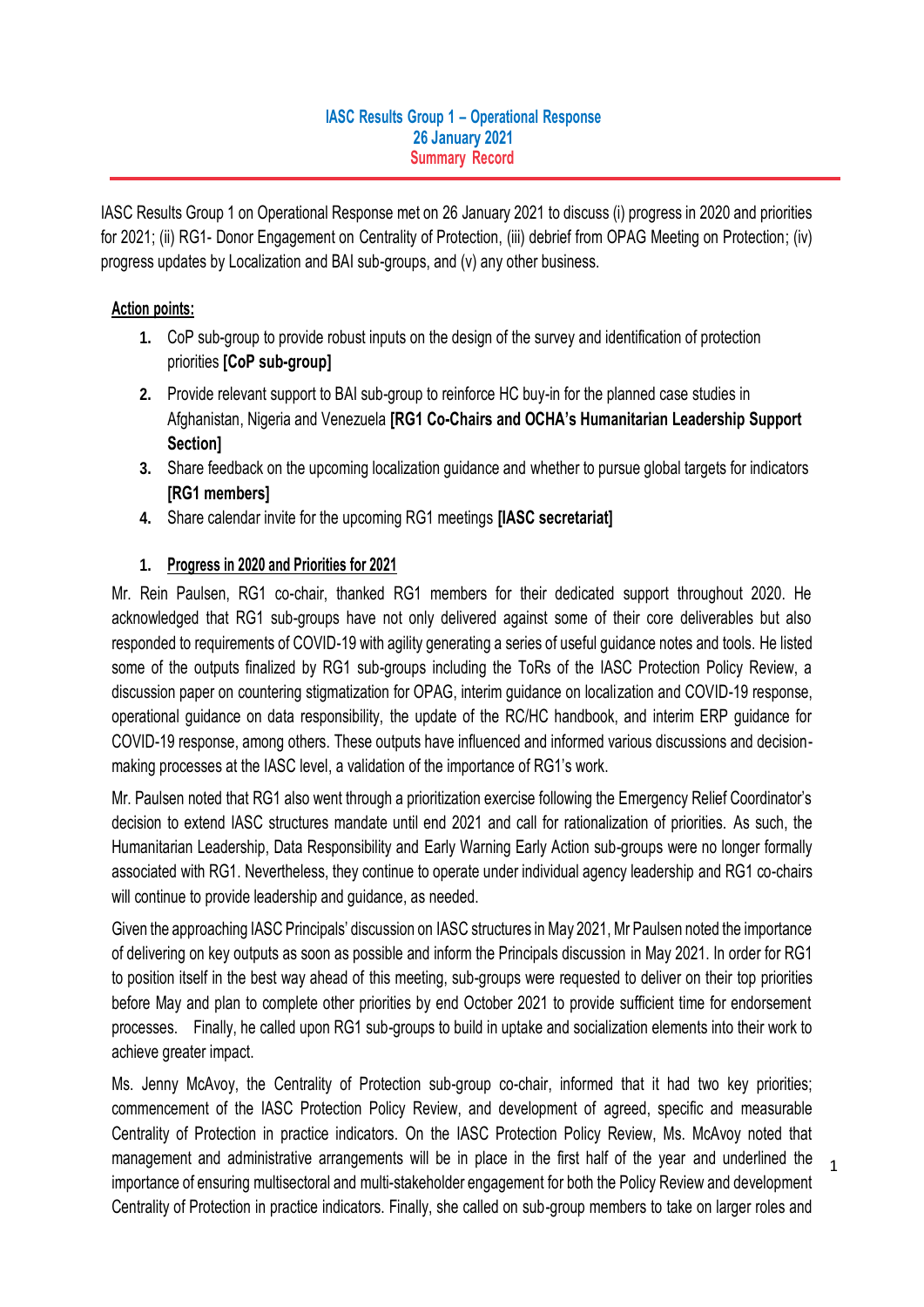noted initial thinking to plan for a strategic discussion on how the sub-group could further support Centrality of Protection once relevant processes on key priorities are up and running.

The Localization sub-group informed it has three key priorities for 2021, namely: i) development of IASC guidance on meaningful engagement of local organizations in coordination structures, ii) finalization of the framework for the engagement of local governments and humanitarian actors, and iii) selection and onboarding local and national NGOs to the sub-group as per the OPAG request from September 2020. The draft guidance on meaningful engagement of local actors in coordination structures is expected to be finalized by April while local and national NGO's selection and onboarding would be completed by end March 2021.

The Bureaucratic and Administrative Impediments sub-group noted its key priority was to develop normative guidance on these impediments by utilizing the three case studies, which are currently under development.

## **2. RG1- Donor Engagement on Centrality of Protection**

Mr. Rein Paulsen informed participants on the increased donor interest and engagement in RG1's work. The meeting was a useful opportunity to exchange views between the IASC and the donor community, reinforce efforts on Centrality of Protection, and explore regular dialogue opportunities to strengthen protection outcomes. The meeting was attended by RG1 co-chairs, CoP sub-group co-chairs, UNHCR, ProCap and the Global Protection Cluster. RG1 sought donor support on three areas; (1) financial contributions towards the IASC Protection Policy review, (2) meaningful engagement on the Review and the development of agreed, specific and measurable Centrality of Protection in practice indicators, and (3) regular dialogue on protection priorities. Mr. Paulsen noted that RG1 agreed to hold regular dialogue and consultations on the IASC Protection Policy Review and development of Centrality of Protection indicators, as well as specialized meetings on issues of joint interest including linkages between protection, humanitarian access/bureaucratic and administrative impediments.

Ms. Jenny McAvoy provided an overview of the key elements discussed in the donor meeting. Donors framed the discussion around opportunities for regular dialogue as duty bearers as well as a potential contribution to achieving protection through their diplomatic function going beyond financing protection. The CoP sub-group co-chairs focused their presentation to donors on three areas; (1) overview of IASC Protection Policy and perceived challenges to achieve protection outcomes, (2) development of Centrality of Protection indicators, and (3) the upcoming IASC Protection Policy Review. Some of the key themes raised in the discussion included the varying practices around how HCT protection strategies have been taken forward, different levels of prioritization and cultivating collective buyin for protection by HCTs, issues around the distinction between HCT strategies and Protection cluster activities, the role of non-protection actors in HCT protection strategies, the need for integration of protection throughout the programme cycle, the need for a multidisciplinary approach to achieve protection outcomes, and integration of protection across the humanitarian-development-peace nexus. Some donors informed that they have started to integrate protection outcomes into their humanitarian strategies. Finally, they expressed interest further exploring linkages between protection and humanitarian access including on how their diplomatic capacities could further support protection outcomes.

In the ensuing discussion, members welcomed donor interest in RG1's work on Centrality of Protection going beyond humanitarian financing and including their role as duty bearers. Members discussed the importance of maintaining donor dialogue and cultivating donor support in humanitarian diplomacy as well as ensuring all HCT members support the achievement of protection outcomes. The linkages with the UN Secretary-General's Call to Action was also key as the IASC Protection Policy Review will soon be launched. It was agreed that RG1 would proactively engage with donors using the IASC Protection Policy Review and development of CoP indicators as entry points for regular dialogue.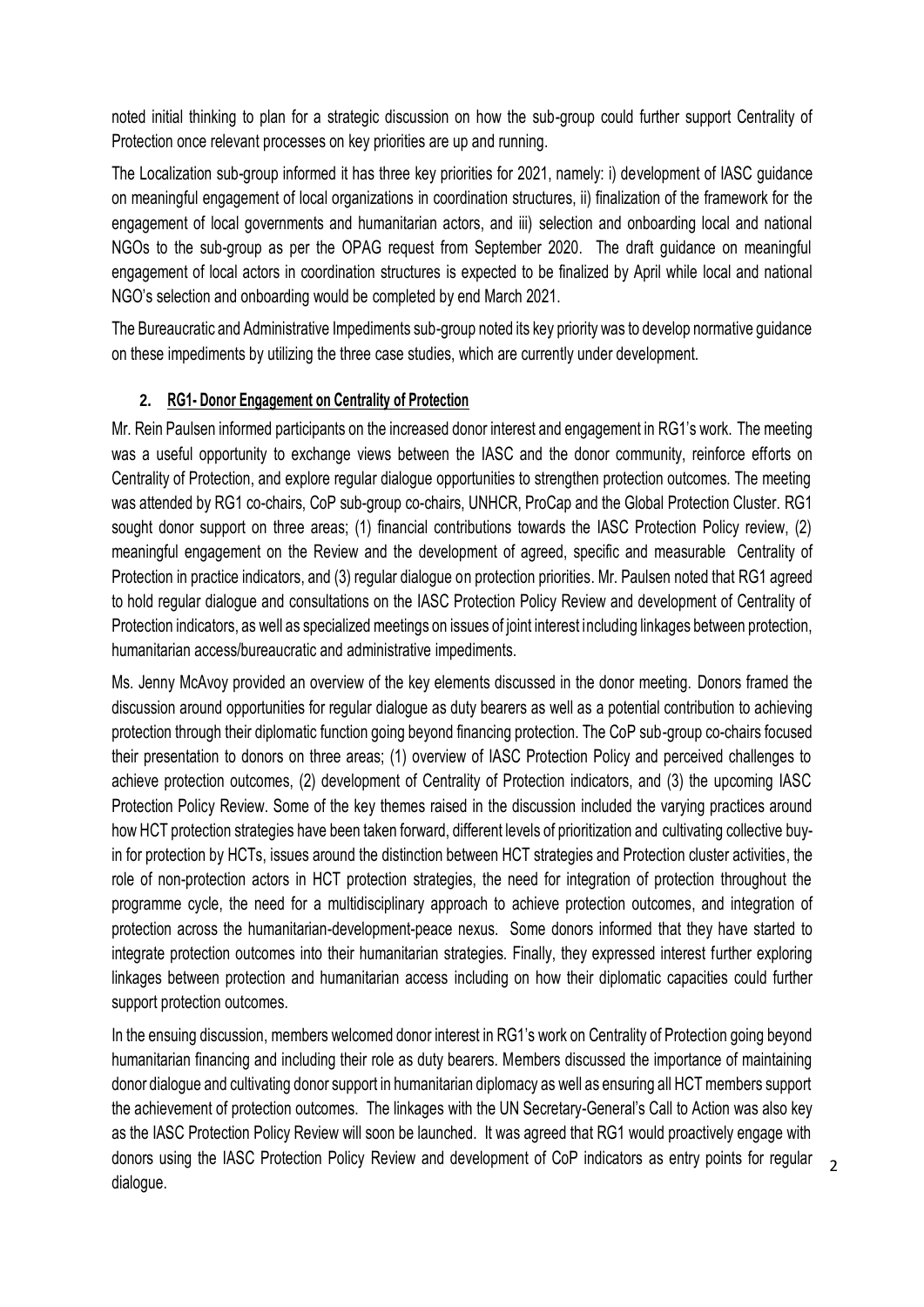## **3. Debrief from OPAG meeting on Protection**

Mr. Julien Schopp, RG1 co-chair, noted that OPAG discussed protection issues on 21 January. The discussion consisted of two segments; (1) protection impact and response during the COVID-19 response, and (2) reinforcing protection across the IASC structures. UNHCR, UNFPA, UNICEF and ICRC presented key trends around protection risks and threats in the first session while UNHCR discussed its revised proposal to elevate protection across IASC structures.

Mr. Sam Cheung, UNHCR, briefed members on the OPAG discussion. Mr. Cheung focused on UNHCR's revised proposal which went through a consultation process since it was first presented to OPAG in October 2020. The proposal had three key objectives; (i) elevate protection inclusively and dynamically across the system without creating new structures, (ii) capitalize on the operational presence and multi-disciplinary expertise of IASC members and beyond, and (iii) apply lessons learned from HCT protection strategies to better integrate protection in all global strategies and advance protection outcomes on the ground. The UNHCR proposal had three key elements. First, joint OPAG-EDG protection analysis briefings targeting various IASC structures and relevant non-IASC and operational organization. These would be co-organized by protection and non-protection actors to leverage the full analytical capacities of the IASC system with findings documented as an analytical product for use by OPAG and EDGs. OPAG agreed to hold a first briefing on a pilot basis and then consider continuation. The discussions at OPAG highlighted that protection risks due to COVID-19 could be the theme of this first briefing though this would be further refined. As a next step, UNHCR would consult with organizations/structures and technical experts to refine the theme and prepare a first briefing. The second element of the revised proposal was to collectively identify protection priorities at the global level using the HCT Protection Strategy approach. This would entail identifying one to three protection priorities meriting global situation monitoring and providing regular updates on each priority. OPAG members discussed the importance of feeding such analysis and monitoring to EDG and IASC Principals discussions and decision-making processes. OPAG asked UNHCR to circulate a survey to rank priorities and articulate them. The third element was around supporting Results Groups to achieve protection objectives and outcomes through their deliverables. Consultations would continue to help reinforce Results Groups in linking their outputs with current protection risks, priorities and outcomes. In sum, the OPAG agreed to move forward with the UNHCR proposal as a working paper and rank priorities.

In the ensuing discussion, members discussed the importance of further refining the themes and priorities and ensuring that these themes support decision-making processes. Likewise, members noted the importance of the survey design which should serve to identify priorities based on risk patterns rather than as general categories of concern for individual organizations. This could support a good model of prioritization and the learning from this experience could serve the humanitarian system as a whole. Some members suggested considering what is achievable in what timeline and noted the importance of working towards outcomes that will help countries achieve recovery and development. There was agreement that UNHCR and the Centrality of Protection sub-group would work together on the design and development of the survey and prioritization of these protection risks to be addressed.

#### **4. Progress Update by Localization and BAI sub-groups**

Ms. Kathryn Striffolino provided an update on the progress made by the sub-group on key priorities and welcomed the renewed UN agency participation and support in the sub-group's work. The sub-group identified Afghanistan, Nigeria and Venezuela as the next country case studies developing a methodology and buy-in from counterparts at the country level to roll-out the case studies. The country selection was undertaken based on consultations with subgroup members and considering geographic representation. Several tools were developed to facilitate data collection

3